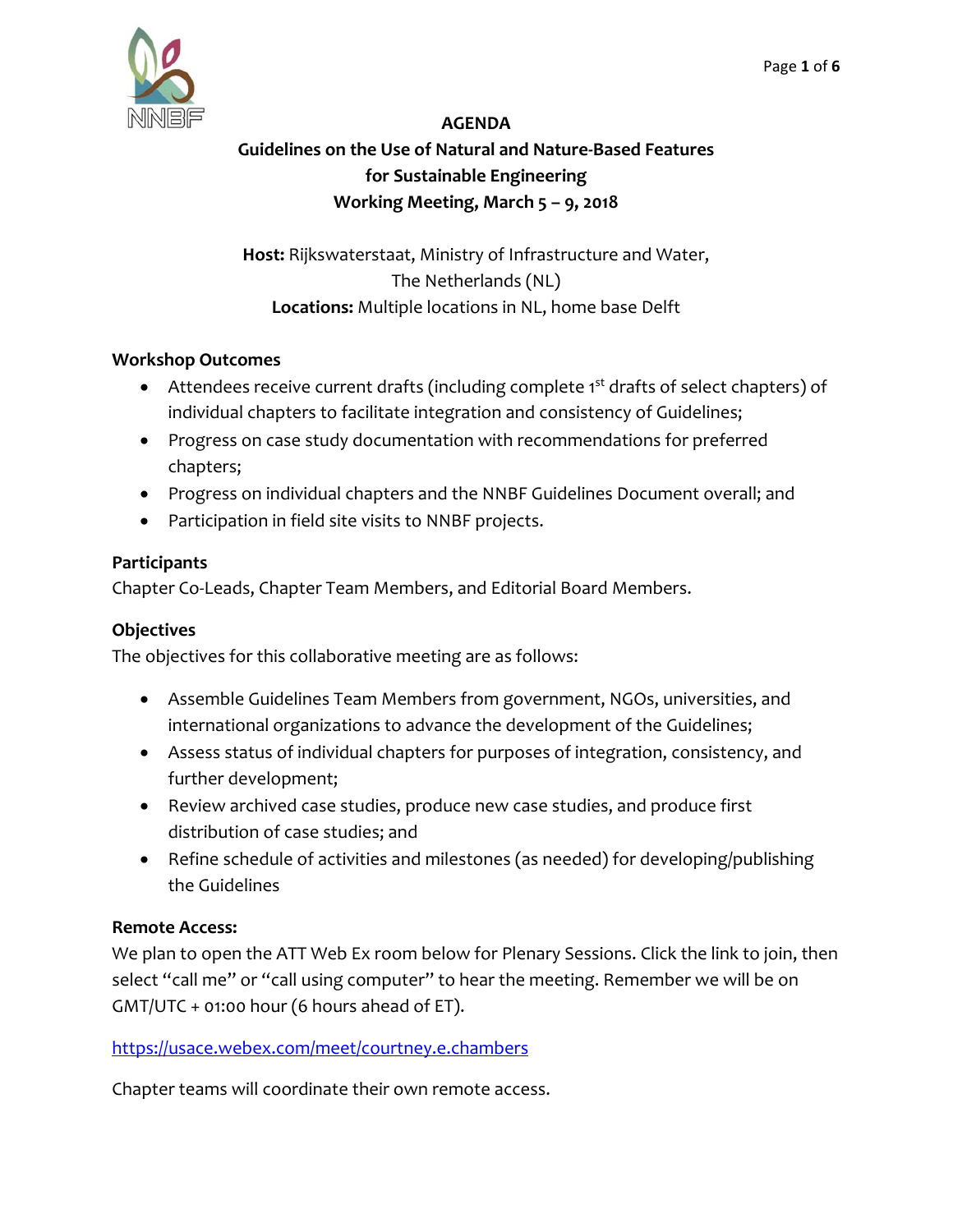## **Day 1 (March 5, 2018)**

| Day 1         | <b>JOINT MEETING</b>                                                                                                                                  |                                                                                                                                                                                                                                                                   |
|---------------|-------------------------------------------------------------------------------------------------------------------------------------------------------|-------------------------------------------------------------------------------------------------------------------------------------------------------------------------------------------------------------------------------------------------------------------|
| <b>Time</b>   | Agenda                                                                                                                                                | Lead(s)                                                                                                                                                                                                                                                           |
| $0830 - 0900$ | Check-In: Deltares Delft, Boussinesqweg 1,                                                                                                            |                                                                                                                                                                                                                                                                   |
|               | 2629 HV Delft, Paviljoen building                                                                                                                     |                                                                                                                                                                                                                                                                   |
| 0900 - 0930   | <b>Networking /Meet and Greet</b>                                                                                                                     | All                                                                                                                                                                                                                                                               |
| 0930-1000     | <b>Call to Order</b><br><b>Welcome &amp; Introductions</b>                                                                                            | Welcome by Maarten<br>1.<br>Smits, CEO Deltares<br>2. Welcome by Cees<br>Brandsen, Managing<br>Director RWS Water,<br>Transport and the<br>Environment<br>3. Dr. Todd Bridges,<br>Senior Scientist,<br><b>USACE-ERDC</b><br>4. Dr. Hans Pietersen,<br>Netherlands |
|               |                                                                                                                                                       | Rijkswaterstaat                                                                                                                                                                                                                                                   |
| 1000-1030     | Plenary Session: Netherlands' Perspectives on<br>Natural and Nature-Based Features                                                                    | Hans Pietersen & Quirijn<br>Lodder, Netherlands<br>Rijkswaterstaat                                                                                                                                                                                                |
| 1030-1100     | <b>Break</b>                                                                                                                                          |                                                                                                                                                                                                                                                                   |
| 1100 - 1130   | Plenary Session: NNBF Guidelines Overview<br>and General Update on Progress<br>"Where are We Now?"                                                    | <b>Todd Bridges</b>                                                                                                                                                                                                                                               |
| $1130 - 1230$ | Plenary Session: Specific Updates on Chapters                                                                                                         | Chapter Co-Leads                                                                                                                                                                                                                                                  |
| $1230 - 1300$ | <b>Plenary Session: PIME Method</b><br><b>Breakout Group Orientation</b><br>Chapter Representation and Expectations                                   | Jonathan Simm<br>Jeff King                                                                                                                                                                                                                                        |
| $1300 - 1345$ | Lunch (on site)                                                                                                                                       |                                                                                                                                                                                                                                                                   |
| 1345 - 1430   | <b>Tour Deltares</b><br>Group 1 "hardware"; Group 2 "software"                                                                                        | <b>Deltares</b>                                                                                                                                                                                                                                                   |
| $1430 - 1630$ | <b>Breakout Session 1 Teams Work on Respective</b><br>Chapters*<br>*Note: Chapter breakouts will be based on the<br>quorum of attending team members. | All                                                                                                                                                                                                                                                               |
| 1700          | Adjourn                                                                                                                                               |                                                                                                                                                                                                                                                                   |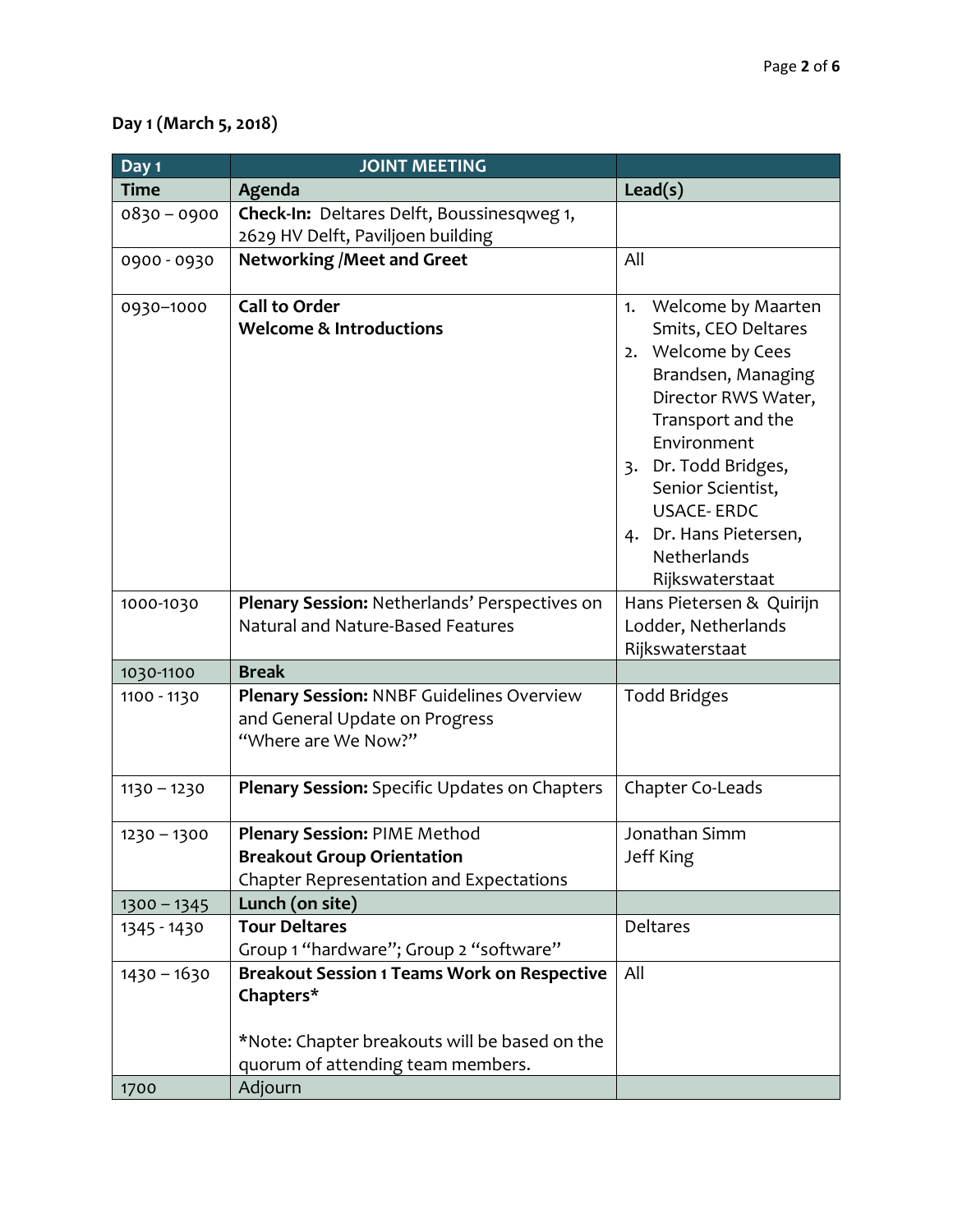# **Day 2 (March 6, 2018)**

| Day 2         | <b>JOINT MEETING</b>                                                                                                                                             |                  |
|---------------|------------------------------------------------------------------------------------------------------------------------------------------------------------------|------------------|
| <b>Time</b>   | Agenda                                                                                                                                                           | Lead(s)          |
| 0800-0815     | Check-In: Deltares Delft, Boussinesqweg 1, 2629<br>HV Delft, Paviljoen building                                                                                  |                  |
| $0815 - 0830$ | <b>Networking / Meet and Greet</b>                                                                                                                               | All              |
| 0830-0930     | Plenary Session: Chapter Team Reports from<br><b>Breakout Session 1</b>                                                                                          | Chapter Co-Leads |
| $0930 - 1200$ | Break Out Session 2 Teams Work on Respective<br>Chapters*<br>*Note: Chapter breakouts will be based on the<br>quorum of attending team members.                  | All              |
| 1200 - 1245   | Lunch (on site)                                                                                                                                                  |                  |
| 1245 - 1330   | <b>Tour Deltares</b><br>Group 1 "hardware"; Group 2 "software"                                                                                                   | <b>Deltares</b>  |
| 1330 - 1400   | Plenary Session: Chapter Team Updates from<br><b>Breakout Session 2</b>                                                                                          | Chapter Co-Leads |
| $1400 - 1430$ | Plenary Session: Case Study Discussion/Update                                                                                                                    | Jeff King        |
| 1430 - 1700   | Break Out Session 3 Teams Work on Respective<br>Chapters and Case Studies*<br>*Note: Chapter breakouts will be based on the<br>quorum of attending team members. | All              |
| 1700          | Adjourn                                                                                                                                                          |                  |
| 1730          | <b>Group Dinner</b>                                                                                                                                              |                  |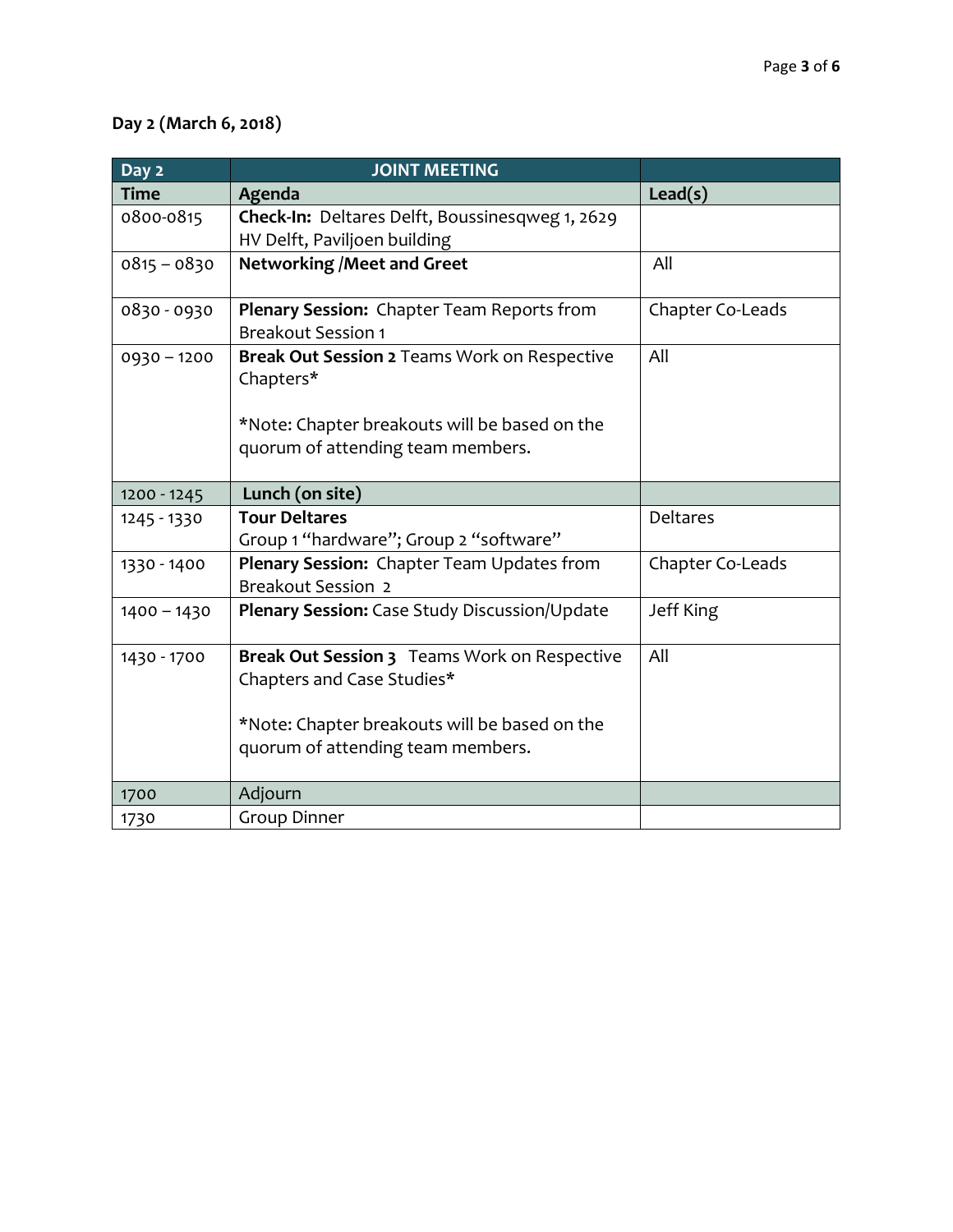# **Day 3 (March 7, 2018)**

| Day 3         | <b>JOINT MEETING</b>                       |                          |
|---------------|--------------------------------------------|--------------------------|
| <b>Time</b>   | Agenda                                     | Lead(s)                  |
| $0800 - 0830$ | Check-In: Art Centre Delft, Rotterdamseweg |                          |
|               | 205, 2629 HD Delft                         |                          |
|               | (NOTE NEW LOCATION)                        |                          |
|               |                                            |                          |
|               | Editorial Board Members meet 0800 - 0900   |                          |
|               | at Deltares Cantina                        |                          |
| $0815 - 0830$ | <b>Networking /Meet and Greet</b>          | All                      |
| $0830 - 0900$ | Plenary Session: Chapter Team Reports      | Chapter Co-Leads         |
|               | from Breakout Session 3                    |                          |
| 0900-0930     | <b>Feedback from Editorial Board:</b>      | Todd Bridges, Editorial  |
|               | Charge for Breakout Session 4              | Board                    |
| 0930 - 1230   | Break Out Session 4 Teams Work on          | All                      |
|               | Respective Chapters and Case Studies*      |                          |
|               |                                            |                          |
|               | *Note: Chapter breakouts will be based on  |                          |
|               | the quorum of attending team members.      |                          |
| 1230 - 1330   | Lunch (on site)                            |                          |
| 1330 - 1430   | Plenary Session: Chapter Team Reports      | Chapter Co-Leads         |
|               | from Breakout Session 4                    |                          |
| 1430 - 1500   | Presentation: www.waterwindow.org &        | Joost de Haan            |
|               | discussion on case study approach (single  | (Delfland Regional       |
|               | collection vs. multiple platforms)         | Water Authority) &       |
|               | <b>Presentation: HYDRALAB</b>              | Hans Pietersen, RWS      |
| 1500 - 1530   |                                            | Frans Hamer, Deltares    |
| 1515 - 1530   | <b>Conference and Fieldtrip Overview</b>   | Hans Pietersen, RWS      |
|               | Project Introductions and Logistics        |                          |
|               | Day 3: Wrap Up of Working Session          | <b>Todd Bridges</b>      |
| 1530 - 1700   | • Review Outcomes of First Three Days      |                          |
|               | Next Steps for NNBF Guidelines             |                          |
|               | • Plans for Next Face-to-Face Meeting      |                          |
|               | • Reflection on plans from a "government   | Richard Jorissen,        |
|               | user perspective"                          | <b>Managing Director</b> |
|               |                                            | Dutch High Water         |
|               |                                            | Protection Program       |
| 1700          | Adjourn                                    |                          |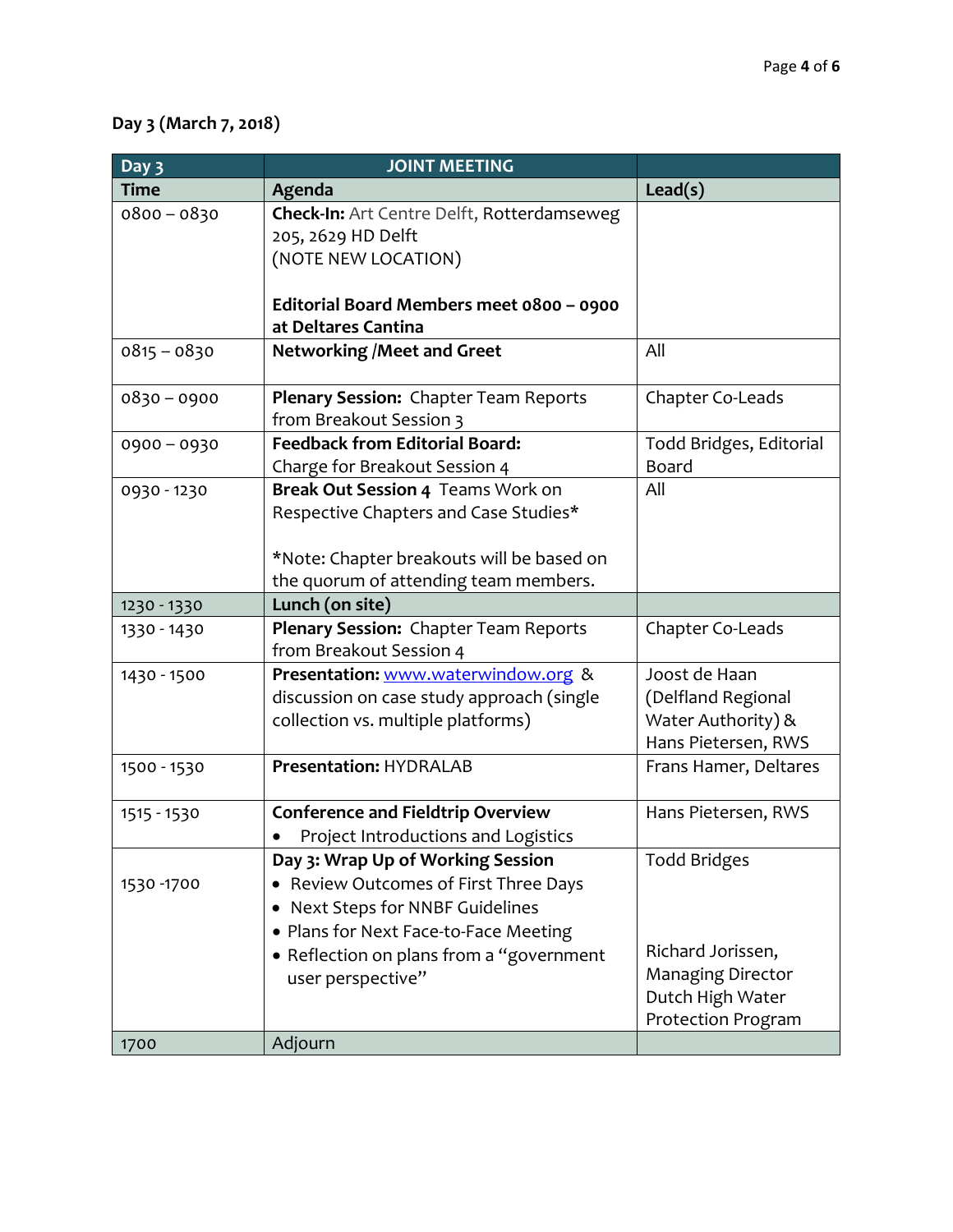# **Day 4 (March 8, 2018)**

| Day $\overline{4}$ | <b>Conference Participation and Site Visits</b>                                                                                                                                                                                                                                                                                                 |         |
|--------------------|-------------------------------------------------------------------------------------------------------------------------------------------------------------------------------------------------------------------------------------------------------------------------------------------------------------------------------------------------|---------|
| <b>Time</b>        | Agenda                                                                                                                                                                                                                                                                                                                                          | Lead(s) |
| 0800-1900          | Conference: EU Interreg VB North Sea region<br>FAIR and Building with Nature Projects' "Climate<br>Change Adaptation in the North Sea Region"<br>Website: https://www.aanmelder.nl/climate-<br>change-adaptation<br>Transportation to/from Delft will be provided.<br>NNBF participants will be automatically<br>registered for the conference. |         |
| 1900               | Adjourn                                                                                                                                                                                                                                                                                                                                         |         |

# **Day 5 (March 9, 2018)**

| Day 5       | <b>Site Visits</b>                                                                                                                                                                                          |                                   |
|-------------|-------------------------------------------------------------------------------------------------------------------------------------------------------------------------------------------------------------|-----------------------------------|
| <b>Time</b> | Agenda                                                                                                                                                                                                      | Lead(s)                           |
| 0800        | Depart from Deltares on coastal or fluvial trip.<br><b>NNBF Coastal Focus</b><br>1.<br>Coastal resilience including sandy beaches,<br>dunes, and coastal wetlands project tours<br>in the Zeeland province. | Ruud Staverman & site<br>managers |
|             | 2. NNBF Fluvial Focus<br>Room for the river and water retention<br>projects including a focus on community<br>engagement and "how to get it all done".<br>Transportation to/from Delft will be provided     | Hans Pietersen & site<br>managers |
| 1730        | Adjourn                                                                                                                                                                                                     |                                   |